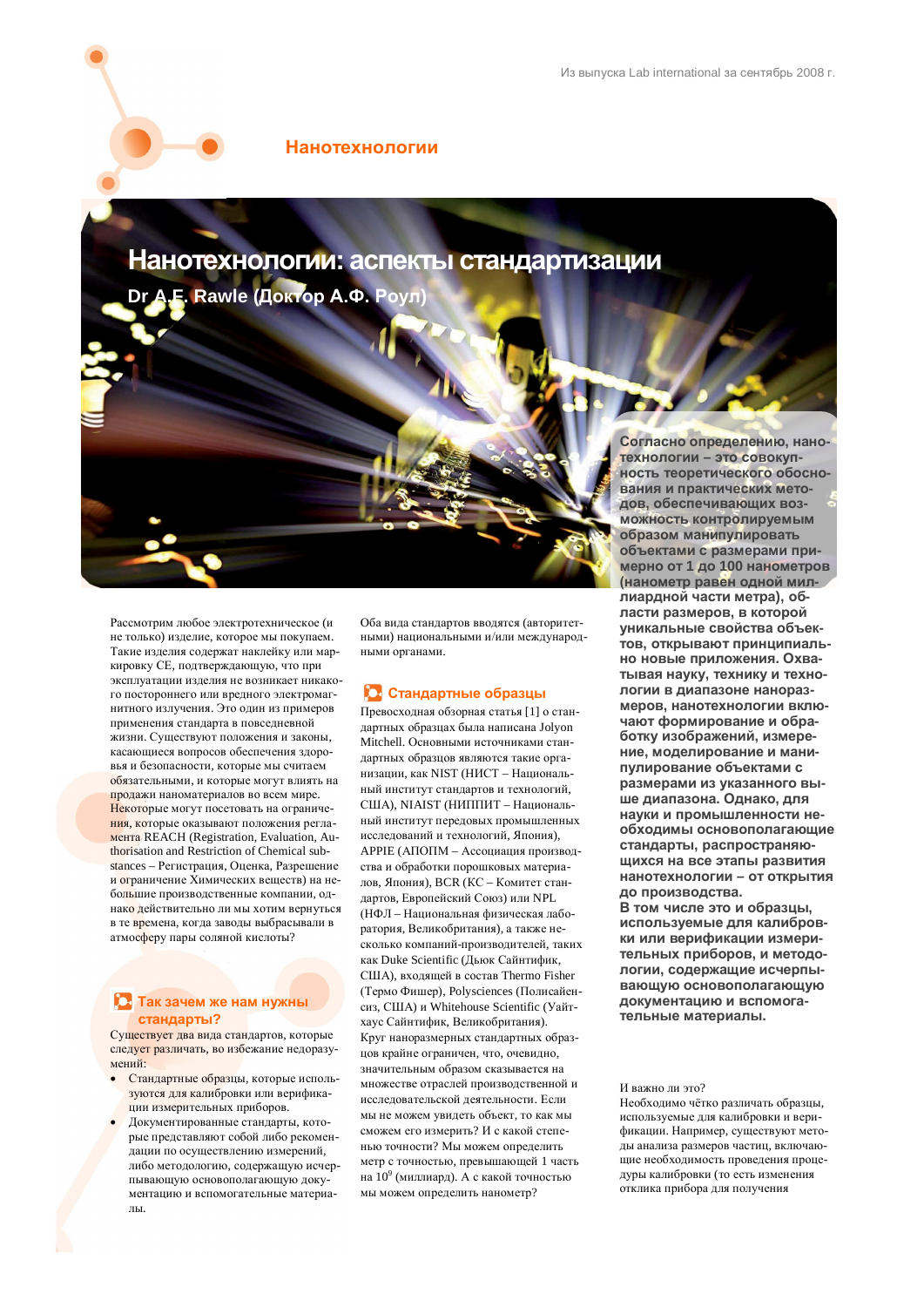корректного или сертифицированного значения). К калибруемым относятся метод анализа по светопропусканию (оптические счётчики) и конлуктометриче-

ский/электрозонный метод (метод Култера). Оборудование, использующее другие  $\overline{a}$  метолы измерения размеров, необходимо верифицировать (то есть, определять корректность функционирования анализатора по результатам измерения стандартного образна, которые лолжны нахолиться в регламентированных пределах, как и допуски на техническое состояние анализатора по сравнению с его состоянием на момент производства), поскольку в основе самих методов лежат фундаментальные принципы. К последним относятся методы nacceяния света, в которых не требуется привязки и регулировки (как, например, при использовании потенциометра) для того, чтобы обеспечить согласование результатов анализа со значениями для стандартного образца. В случае несоответствия, требуется вмешательство в работу системы (например, для чистки или юстировки оптики) и проведение ряда (документированных) сервисных процедур, после которых, необходимо провести новую серию верификационных тестов для проверки успешного завершения последних (сервисных процедур). «Проведение испытаний до потучения соответствия» (принятие первого корректного результата после целой серии неудачных испытаний) является действием, которое не разрешено регулятивными органами, и существует нелый рял связанных с этим судебных дел (США против компании Barr Laboratories («Барр Лэбораториз»), 1993 г. – один из ярких примеров).

Идеальный стандартный образец размера частиц – это образец, который отвечает требованиям как по размеру, так и по количественным характеристикам при соответствующем отображении распределения (плотность распределения или гистограмма; интегральная кривая или дискретное распределение). Для того, чтобы избежать неоднозначности при определении параметра размера и обеспечить контролепригодность в соответствующих единицах системы измерения СИ (метр), частицы идеального стандартного образца должны иметь сферическую форму. Существует множество стандартных образцов микронного диапазона. Источниками сферических монодисперсных и полидисперсных стандартных образцов в диапазоне размеров менее 100 нм являются следующие организании:

- Такие организации, как NIST: SRM (сертифицированный стандартный образец) 1963, размером около 100 нм.
- **Компания Duke Scientific (Thermo** Fisher) – монодисперсные стандартные образцы размером до 20 нм.

Существуют и другие производители таких стандартных образцов, поэтому приведенный выше список ни в коем случае не следует считать исчерпывающим.

Существуют и другие несферические полидисперсные стандартные образцы, однако, сертифицированные лля них значения применимы только к определённому методу, и, практически наверняка, не могут быть перенесены на другие методы определения размеров частиц. Необходимо чёткое понимание того, какие стандартные образцы приемлемы для каких методов

измерения, поскольку распределения некоторых стандартных образцов могут оказаться слишком «узкими» для некоторых методов. Наиболее распространёнными являются так называемые «монодисперсные» сферические стандартные образцы (например, полистирольный πατεκς), так как их фактически проше изготавливать, чем полилисперсные. Такие стандарты используются при капибровке кондуктометрических и оптических счётчиков. Они фиксируют сигнал для калибровки оси размеров Х. Монодисперсные стандарты так же используются для верификации систем формирования и обработки изображений, которые без затруднений детектируют подобные образцы.

В рамках Межлунаролного Станларта (ISO13321, ноябрь 1999 г.) для метода PCS (ФКС – фотонной корреляционной спектроскопии) рекомендуется использование стандартного образца размером 100 нм для верификации инструментария, в основе которого лежит метод фотонной корреляционной спектроскопии, иногда именуемый методом DLS (ДРС – динамического пассеяния света). В этом локументированном стандарте говорится о том, что в идеале образец, используемый для верификации должен быть сферическим и полидисперсным, а также сертифицированным. Такой материал был бы первичным стандартным образцом и обеспечивал бы уровень контролепригодности, как при опрелелении метра.

NIST недавно выпустил три стандартных образца коллоидных растворов (золей) частиц золота (10/30/60 нм), которые всесторонне характеризуются различными методами измерений. Эти стандартные образцы (которые не являются сертифицированными стандартными образцами) в настоящее время являются прелметом программы межлабораторных исследований (ILS#166) ASTM, при которых ряд лабораторий характеризует образцы методами, перечисленными в Таблице 1. Эти образцы являются наиболее полно охарактеризованными золотыми коллоидами за всю историю. Принимая во внимание то. что классическая работа Gustav Mie (Густав Ми) о рассеянии света [2] опубликованная еще в 1908 г. была посвящена цвету золотых золей, можно утверждать, что это действительно о чем-то говорит!

В природе существуют материалы значительно меньшего размера (чем рас $c$ мотренные), и, нелесообразно поставить вопрос об определении границ, когда объект более не рассматривается как частица, но уже рассматривается как молекула? Недавний пример характеризации сахарозы в размерном диапазоне около 0.6 нм [3] представляет собой доказательство того, что метод ФКС позволяет измерять частицы с размерами субнанометрового диапазона, не говоря уже о суб-100 нанометровом диапазоне размеров. Другие образцы, такие, как хлорофилл, гемоглобин и BSA (БСА – бычий сывороточный альбумин), представляют собой молекулы, которые достаточно охарактеризованы посредством трёхмерного молекулярного моделирования, и, таким образом, могут быть использованы для верификации ФКС анализаторов.

### **1. Документированные** стандарты

Разница между методом и методологией (другими словами, практическим руководством) проста. Метод близок к понятию «рецепта», а методология («наука о методах») ближе к системному подходу. Метод может утверждать: «При провелении измерений стойте на голове», и это условие должно быть неукоснительно выполнено. Методология даёт обоснование основополагающих приниипов ланного метола или общей методики и, таким образом, объясняет, почему следует стоять на голове во время измерения, и в каких случаях это существенно или не существенно. Обычно методология, или практическое руковоиство, располагает лостаточными прелпосылками, позволяющими разработать приемлемый метод, и может потребоать наличия определенных образцов для обоснования корректности методики или инструментария. Термин SOP (Стандартизованный Протокол Измерения) часто встречается в фармацевтической и других отраслях промышленности, и прелставляет собой формализанию метола или использование утверждённого стандартизованного протокопа измерения

Покументированные стандарты разрабатываются, главным образом, комитетами организаций ISO (ИСО/МОС -Международная Организация по Стандартизации) и ASTM (изначально известная как Американское общество по испытанию материалов). В особенности, можно отметить Технический комитет ISO TC24 (Технический Комитет 24 (Метолы определения размеров час- $THII$ , включая ситовой анализ), ISO ТС229 (Нанотехнологии), ASTM E29 (Характеризация Частиц и Спреев) и ASTM E56 (Нанотехнологии).

За последние 25 лет существенно возросло количество доступных стандартов по определению размеров частиц, а также значительно повысился их качественно-солержательный уровень  $\Gamma$ павными инициаторами в этом направлении являются ISO и ASTM. Среди опубликованных стандартов наиболее полезными для пользователя являются, по всей вероятности, Практиче $c$ кие Руковолства ASTM, и метолопогии в рамках соответствующих стандартов ISO.

B настоящее время в рамках комитетов ISO TC24/SC4 функционирует 16 рабочих групп, круг курируемых вопросов которых – от группы WG1 (Представление данных анализа) до недавно образованной группы занимающейся вопросами дзета-потенциала (WG16). Многие из этих рабочих групп разрабатывают или разработали стандарты, которые непосредственно касаются нанотехнологий: слелует налеяться на то, что, во избежание повторов и параллельных исследований, будет учтён и использован опыт недавно образованного комитета ISO TC229 по Нанотехнологиям.